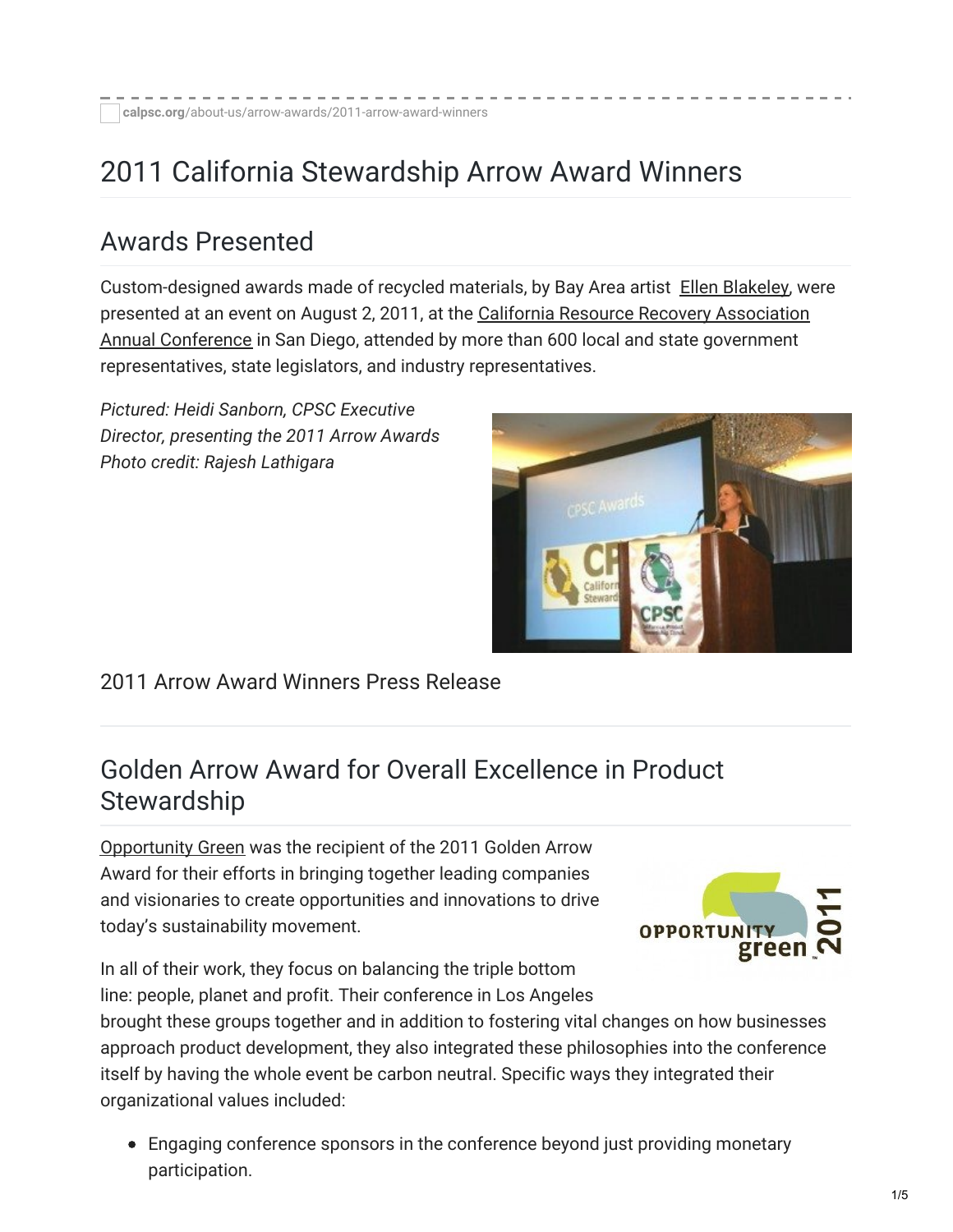- Providing conference attendees with reusable water bottles and water refill stations throughout the event.
- Providing volunteers to educate attendees and manage the resource recovery stations.
- The conference supplied food from Tender Greens and Border Grill, using primarily local, organic ingredients.
- The conference was ranked #1 Green Conference on Google and it brought public and private sector attendees from around the world.
- The conference was held in Los Angeles to highlight the existing and future potential of sustainable business in entertainment and manufacturing and be the nexus for sharing innovations.

Beyond their conference, Opportunity Green inspires the businesses they engage with to embrace sustainable practices in their own work. In their location at Los Angeles Center Studios, they have encouraged the studio to make responsible changes in their energy uses, providing integration of electric vehicles with their production companies and using compostable products in their onsite catering and cafeteria. They are also active in the Los Angeles business community through their work with the LA Area Chamber of Commerce, where their CEO serves as the co-chair of the Environmental Sustainability Policy Committee. For all their outstanding efforts we were proud to honor Opportunity Green with the 2011 Golden Arrow Award.

*Pictured: Karen Solomon, Opportunity Green Photo credit: Rajesh Lathigara*



# Green Arrow Award for System Design and Innovation

Savory and Sweet [Catering](http://www.savoryandsweet.com/), located in Sunnyvale, California, was the winner of the 2011 Green Arrow Award for System and Design Innovations.

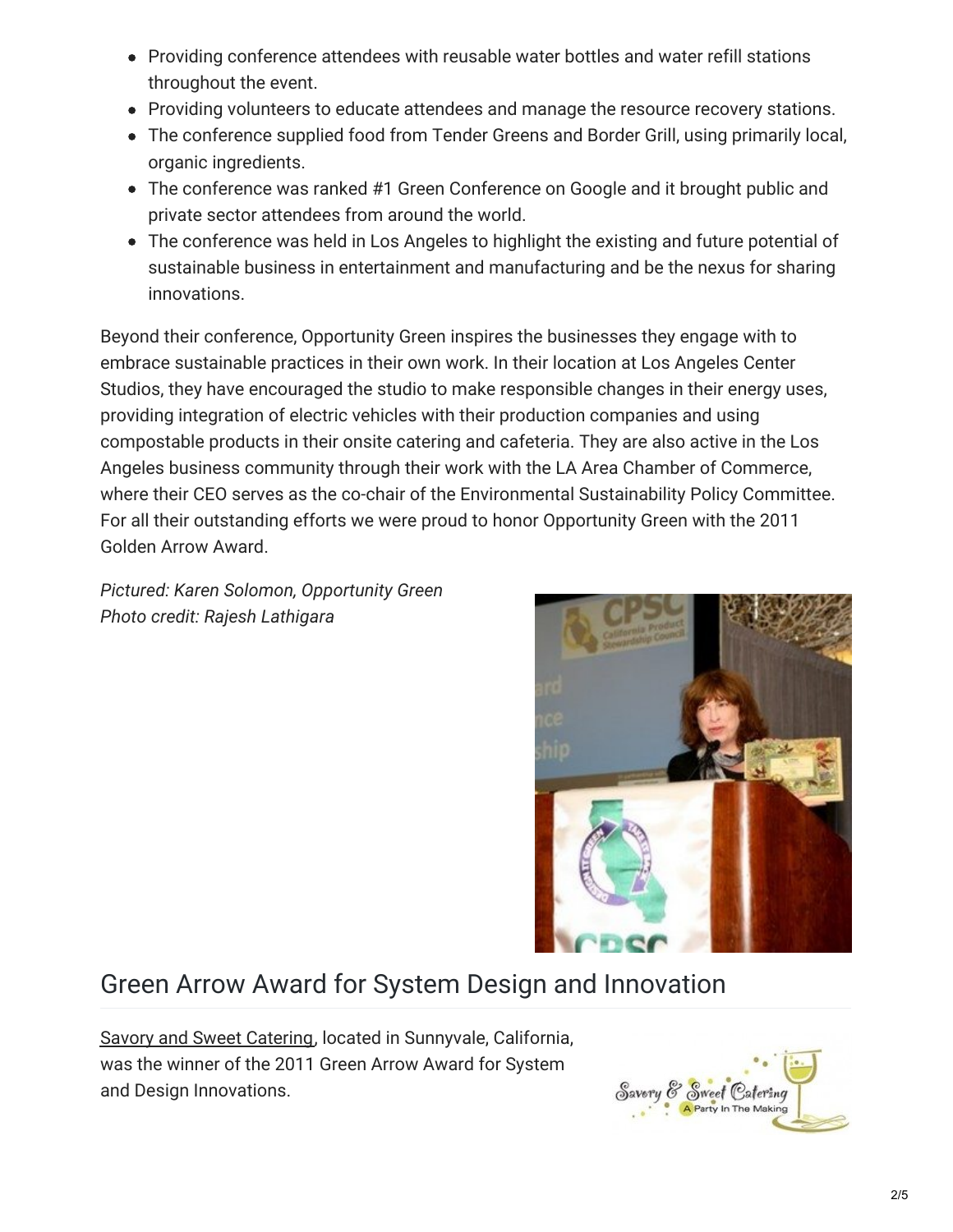Savory and Sweet Catering has integrated Green Thinking into their entire business model with their goals to have a minimal impact on the environment by emphasizing conservation of resources, energy efficiency and a healthy environment.

They have achieved these goals by recycling all the products they use in their jobs, including cans, plastic gallon containers and paper and separating them on site and arranging pallet pick up from their vendors. They were the first US company to purchase a composting tub from Korea and bring all the food scraps back to their offices for composting into a soil amendment every 24 hours.

Over the past ten years, Savory and Sweet modified and changed their business practices on all levels to lower their carbon/overall footprint with the goal of having 95% of everything they bring to any catering event to be edible, reusable, compostable or recyclable.

The model they have developed provides a blueprint for other food service and catering businesses to follow to reduce waste and maximize the use of all their resources.

*Pictured: Leanne Pomellitto, Savory & Sweet Catering Photo credit: Rajesh Lathigara*



## Bow & Arrow Award for Coalition Building

Ag [Container](http://www.acrecycle.org/) Recycling Council was the 2011 Bow & Arrow Award for Coalition Building.

The recycling program in California is operated by Interstate Ag Plastics (IAG) based in Buttonwillow,

California. The Ag Container Recycling Council is the

oldest continuously running voluntary industry funded product stewardship program in the nation.

ACRC members consist of companies that formulate, produce, package and distribute crop protection and other pesticide products. The pesticide industry has led the way in embracing product stewardship through their recycling efforts.

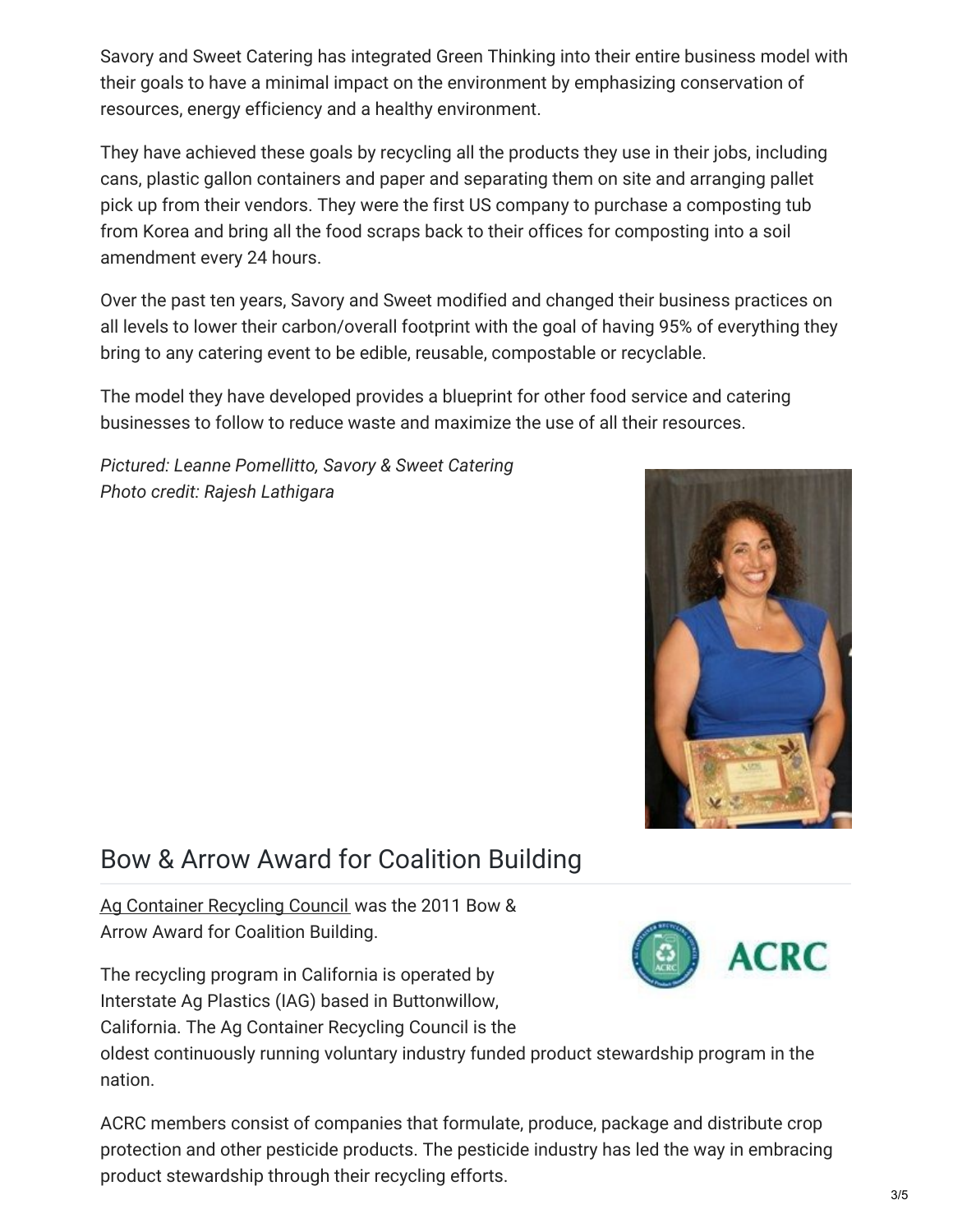The results of their efforts in California alone yielded the recycling of 20,000,000 pounds of containers – an energy saving of over 45,000 gallons of gasoline and 100,000 cubic yards of landfill space. These reductions create fewer potential hazards to public health and the environment.

Their internalizing costs in the product price and having a pro-active role in being responsible stewards of their products through the entire supply chain makes them a model for other industries to follow.

*Pictured: Ron Perkins, Ag Container Recycling Council Photo credit: Rajesh Lathigara*



## Infinity Arrow Award for Service and Take-Back

US Air [Conditioning](http://www.us-ac.com/) Distributors, based in City of Industry, California, was the 2011 Infinity Arrow Award winner for Service and Take-Back.



US Air Conditioning implemented a "Cash for Clunkers"

Mercury Thermostat take-back program to incentivize the contractor they work with to collect and properly recycle mercury thermostats. They placed recycling bins at all their branches and collected 55.24 pounds of mercury in 2010. They won a Waste Recycling Award from the California Department of Resources, Recycling and Recovery (CalRecycle). In addition, they saved \$85,000.00 in fuel costs by switching to natural gas trucks and recycled 500 pounds of electronic waste, 12,320 pounds of corrugated cardboard, 73,180 pounds of scrap metal and 3,360 pounds of white paper in the same year.

While California in 2010 only recycled 3% of waste mercury thermostats, the pro-active efforts by US Air Conditioning in working with their client contractors and in product take-back for mercury thermostats made them a leader in the nation in these efforts and a champion for the environment.